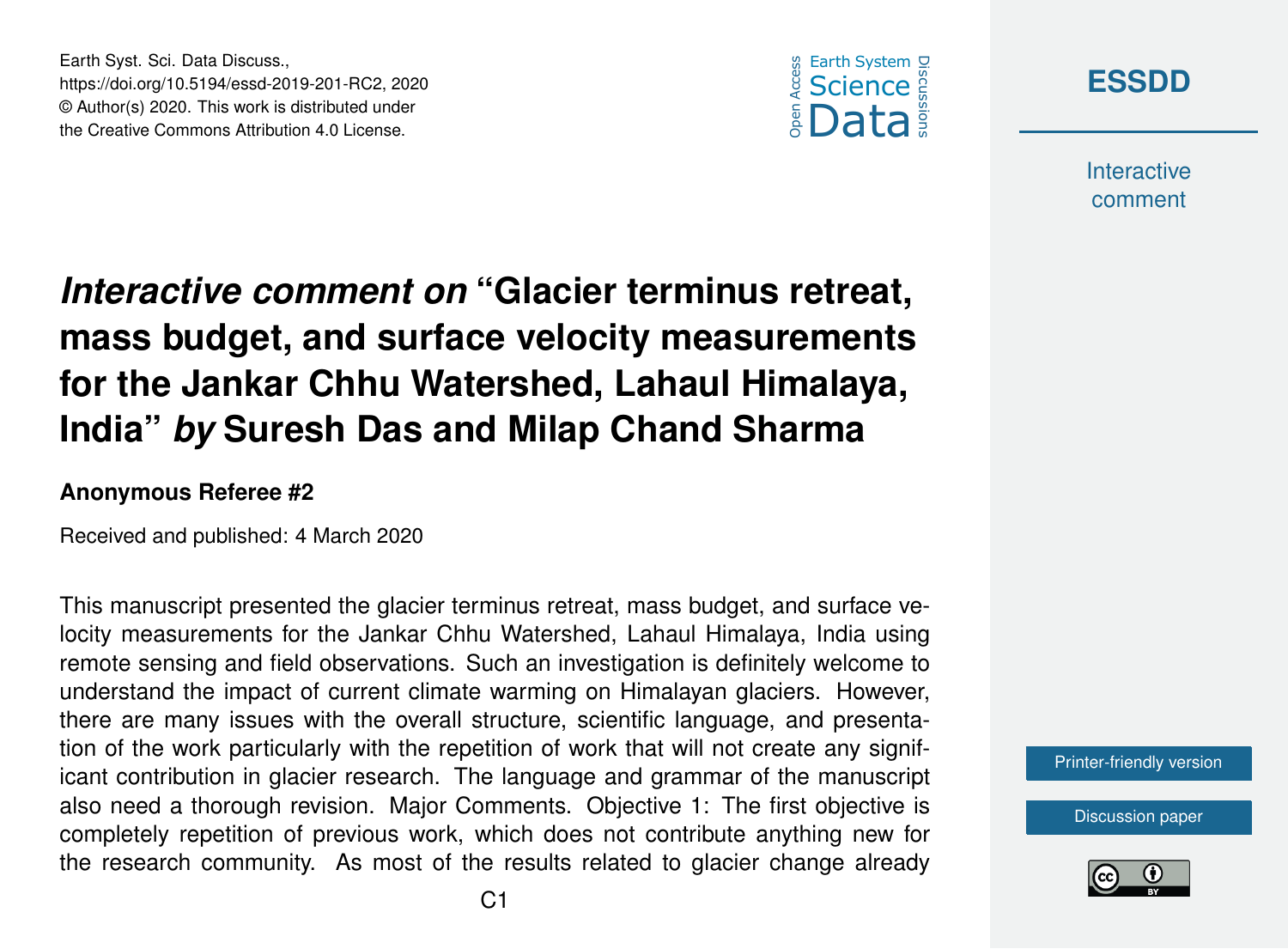published in another journal by the same authors (i.e. Das & Sharma 2019; Journal of Glaciology). In addition, taking consideration of nine studied glaciers will not fulfil the objective of ESSD journal to provide high-quality regional data to Earth System Sciences. Objective 2: Several studies have provided better data/information on surface elevation and geodetic mass balance for the study region (Brun et al. 2017; Maurer et al. 2019; King et al. 2019). Some studies have reported the long-term surface elevation change for the past four decades (King et al. 2019; Maurer et al. 2019). Vijay & Braun (2016) also analysed the geodetic glacier mass balance change in the Lahaul Himalaya from 2000 to 2012 then just for two more years mass balance change computed in the present study (till 2014) did not show any novelty. Also, Vijay & Braun (2016) have provided their data in the public domain and covered the large region. The geodetic and velocity changes for glaciers of Lahaul Himalaya already available freely from NSIDC (https://nsidc.org/data/HMA\_GlacierAvg\_dH). Therefore, the present study does not significantly contribute to the current knowledge of the status of glaciers in Western Himalaya. Objective 3: Recently a number of studies produced or developed velocity data for Himalayan glaciers and some data are freely available from NSIDC (https://nsidc.org/data/golive). I would suggest to compute seasonal variations in velocity instead of annual changes (e.g. Scherler et al. 2008; Satyabala 2016) and connect with mass balance changes which are missing in this study. Specific Comments: Abstract: Page 1 Line 20: "Field observations/measurements also support the findings". I could not find comprehensive ground data that support the validation of velocity and mass balance changes. Most of the fieldwork shows some photographs of glacier features and debris cover thickness. Such limited field data just provide the glimpse but does not validate the results. Introduction: Page 2 Line 41: It may be ELA elevation. Page 2 Line 41: You may include surface elevation change or geodetic mass balance as same calculated in the presents study. Page 2 Line 48-50: It would be better to revise the sentence as in recent years' number of studies used High resolution declassified images for this part of the region (Negi et al. 2013; Chand & Sharma 2015a; Chand & Sharma 2015b; Chand & Sharma 2016; Chand et al. 2017). Page 2 Line 51:

**Interactive** comment

[Printer-friendly version](https://www.earth-syst-sci-data-discuss.net/essd-2019-201/essd-2019-201-RC2-print.pdf)

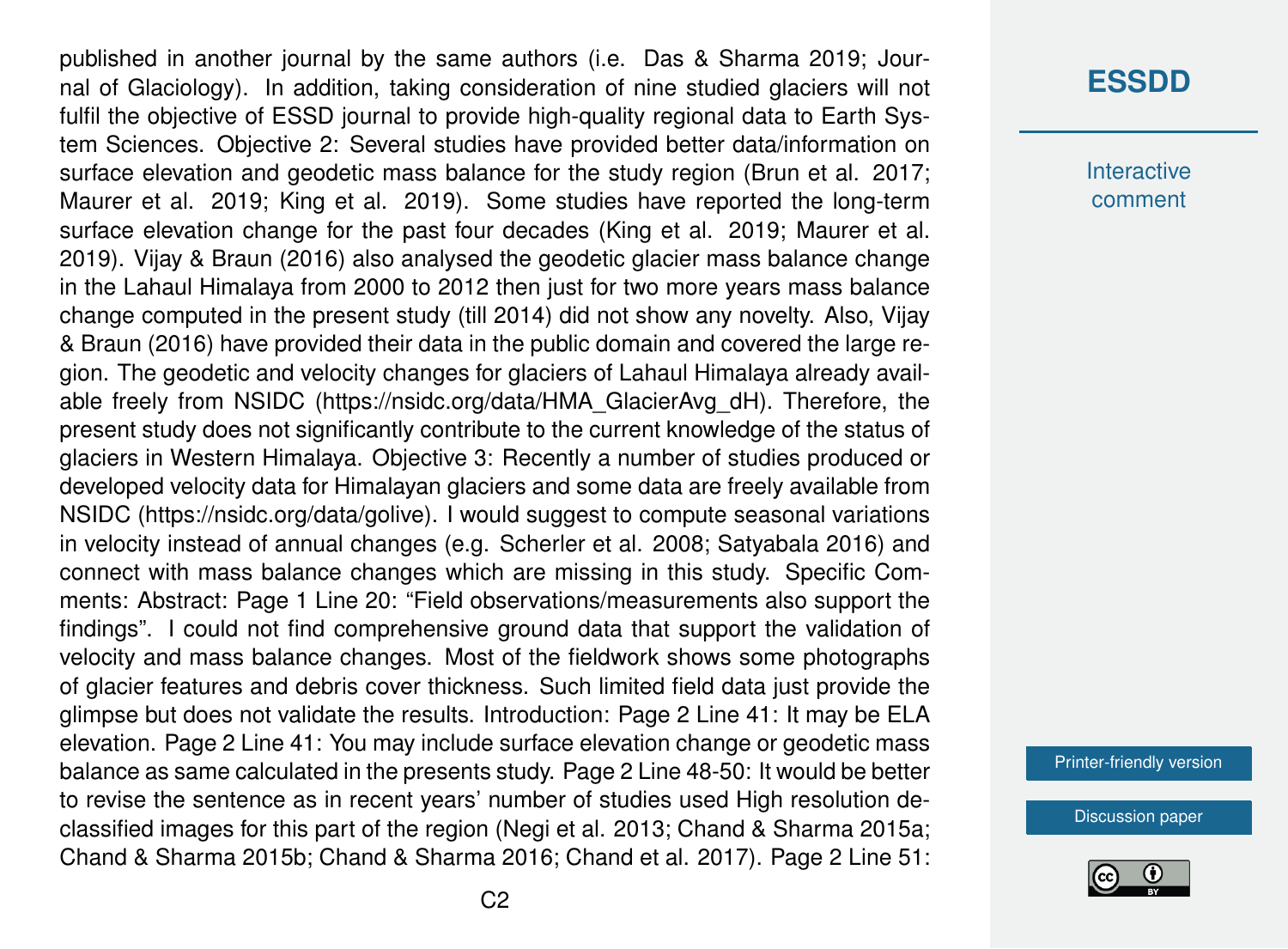There is a need to provide gaps area for the Lahaul region instead of directly jumps into the comparison of retreat rate for the glaciated basin of Lahaul Himalaya. Page 2 Line 55: Several studies carried out a detailed analysis of geodetic mass balance for the Lahaul Himalaya including study area (Vijay & Braun 2016; Brun et al. 2017; Maurer et al. 2019; King et al. 2019). Some studies extended glacier surface elevation change or mass balance change for the past three decades to 2016-2017 (Maurer et al. 2019; King et al. 2019). Therefore, in this case, it is not true that "no study exists for this region". Data Sources & Methodology: Page 4 Line 104-106: There is a need to provide the brief description about the correction of elevation difference due to change in vertical reference between these two used DEM datasets (Mukherjee et al. 2013). In addition, you may use recently available high-resolution DEMs for Himalaya e.g. HMA DEM (8 m) or ALOS DEM (12.5 m) for mass balance estimation. Page 4 Line 114: Justification is required to use ASTER DEM as this study already used two DEMs. Page 5 Line 122: You may use the name of the glacier, as it has been written in Survey of India topographical map. Page 5 Line 126: There is a need to provide the uncertainty of Infrared (IR) Laser Thermometer sensor. What is the use of this data? How you will link single time observation with mass change and surface velocity estimation, which is the primary objective of the study? Page 5 Line 130-131: The handheld GPS measurements are collected for a few points, which can be used in general but does not contribute much in mass change and surface velocity estimation. Page 9 Line 188: Why select 25 degrees threshold where most of accumulation or ablation part has such slope. Justification is needed to use this slope threshold whereas most of the glaciological community use threshold of 40-45 degrees. Page 9 Line 202: Why used 2016-glacier boundary instead of 2014 as you used the 2014 TANDEM for the geodetic mass balance estimation?

References Brun F, Berthier E, Wagnon P, Kääb A, Treichler D. 2017. A spatially resolved estimate of High Mountain Asia glacier mass balances from 2000 to 2016. Nat Geosci. 10(9):668–673. Chand P, Sharma MC. 2015a. Frontal changes in the Manimahesh and Tal Glaciers in the Ravi basin, Hi-

## **[ESSDD](https://www.earth-syst-sci-data-discuss.net/)**

**Interactive** comment

[Printer-friendly version](https://www.earth-syst-sci-data-discuss.net/essd-2019-201/essd-2019-201-RC2-print.pdf)

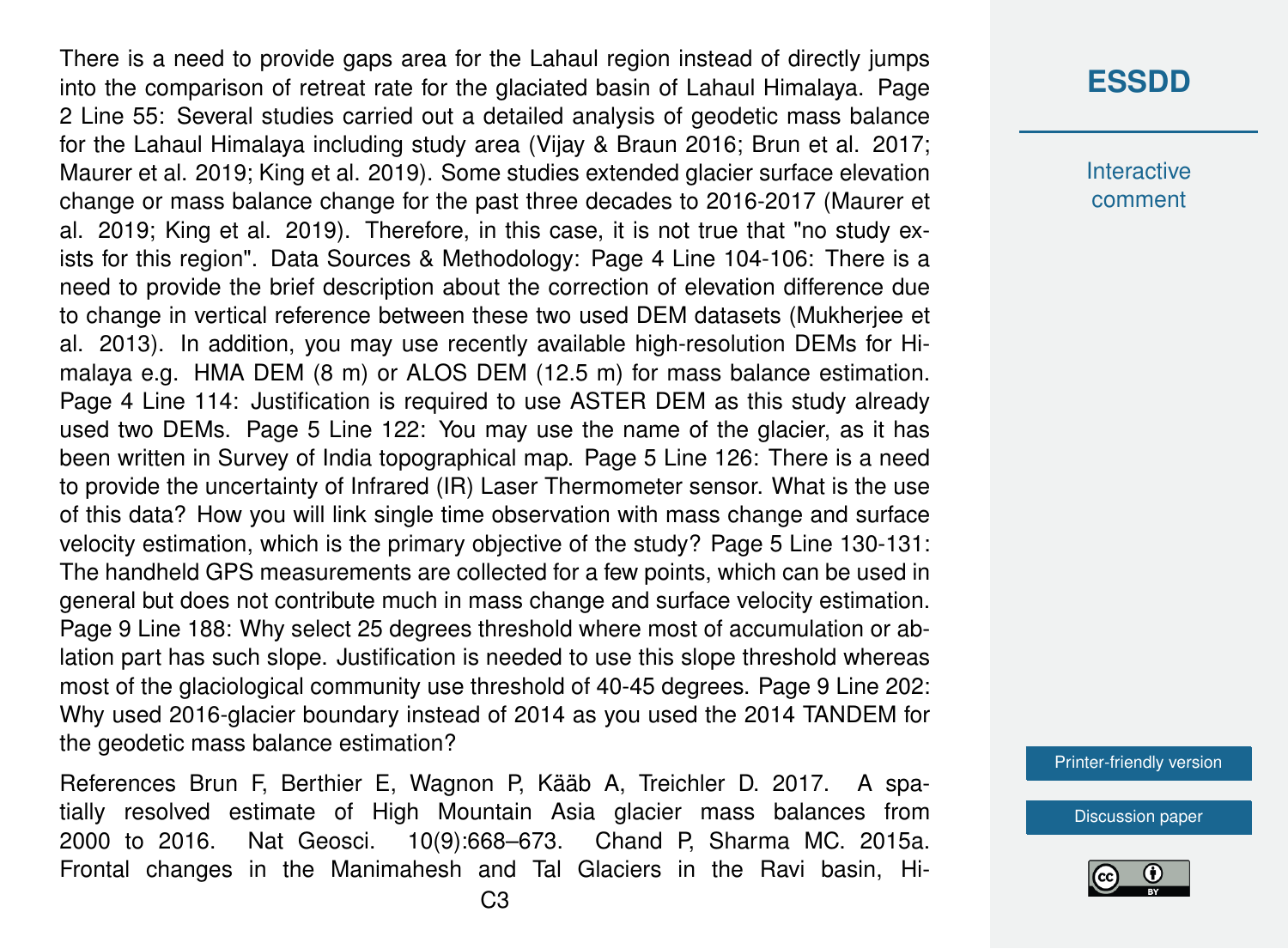**[ESSDD](https://www.earth-syst-sci-data-discuss.net/) Interactive** comment [Printer-friendly version](https://www.earth-syst-sci-data-discuss.net/essd-2019-201/essd-2019-201-RC2-print.pdf) [Discussion paper](https://www.earth-syst-sci-data-discuss.net/essd-2019-201) machal Pradesh, northwestern Himalaya (India), between 1971 and 2013. Int J Remote Sens [Internet]. [accessed 2015 Aug 27] 36(16):4095–4113. http://www.tandfonline.com/doi/abs/10.1080/01431161.2015.1074300?journalCode=tres20#.Vd7ggPaqqko Chand P, Sharma MC. 2015b. Glacier changes in the Ravi basin, northwestern Himalaya (India) during the last four decades (1971–2010/13). Glob Planet Change [Internet]. [accessed 2015 Oct 28] 135:133-147. http://www.sciencedirect.com/science/article/pii/S0921818115300953 Chand P, Sharma MC. 2016. Monitoring Frontal Changes of Shah Glacier in the Ravi Basin, Himachal Himalaya (India) from 1965 to 2013. Natl Acad Sci Lett. 39(2):109–114. Chand P, Sharma MC, Bhambri R, Sangewar C V, Juyal N. 2017. Reconstructing the pattern of the Bara Shigri Glacier fluctuation since the end of the Little Ice Age, Chandra valley, north-western Himalaya. Prog Phys Geogr [Internet]. [accessed 2017 Oct 25] 41(5):643–675. http://journals.sagepub.com/doi/10.1177/0309133317728017 Das S, Sharma MC. 2019. Glacier changes between 1971 and 2016 in the Jankar Chhu Watershed, Lahaul Himalaya, India. J Glaciol. 65(249):13–28. King O, Bhattacharya A, Bhambri R and Bolch T 2019. Glacial lakes exacerbate Himalayan glacier mass loss. Scientific Reports, 9(1), pp.1-9. Maurer JM, Schaefer JM, Rupper S, Corley A. 2019. Acceleration of ice loss across the Himalayas over the past 40 years. Sci Adv. 5(6). Mukherjee Sandip, Joshi PK, Mukherjee Samadrita, Ghosh A, Garg RD, Mukhopadhyay A. 2013. Evaluation of vertical accuracy of open source Digital Elevation Model (DEM). Int J Appl Earth Obs Geoinf [Internet]. [accessed 2014 May 27] 21:205–217. http://linkinghub.elsevier.com/retrieve/pii/S030324341200195X Negi HS, Saravana G, Rout R, Snehmani. 2013. Monitoring of great Himalayan glaciers in Patsio region, India using remote sensing and climatic observations. Curr Sci. 105(10):1383–1392. Satyabala SP. 2016. Spatiotemporal variations in surface velocity of the Gangotri glacier, Garhwal Himalaya, India: Study using synthetic aperture radar data. Remote Sens Environ. 181:151–161. Scherler D, Leprince S, Strecker M. 2008. Glacier-surface velocities in alpine terrain from optical satellite imagery a ATA ccuracy improvement and quality assessment. Remote Sens Environ [Internet]. [accessed 2013 Jun 4]